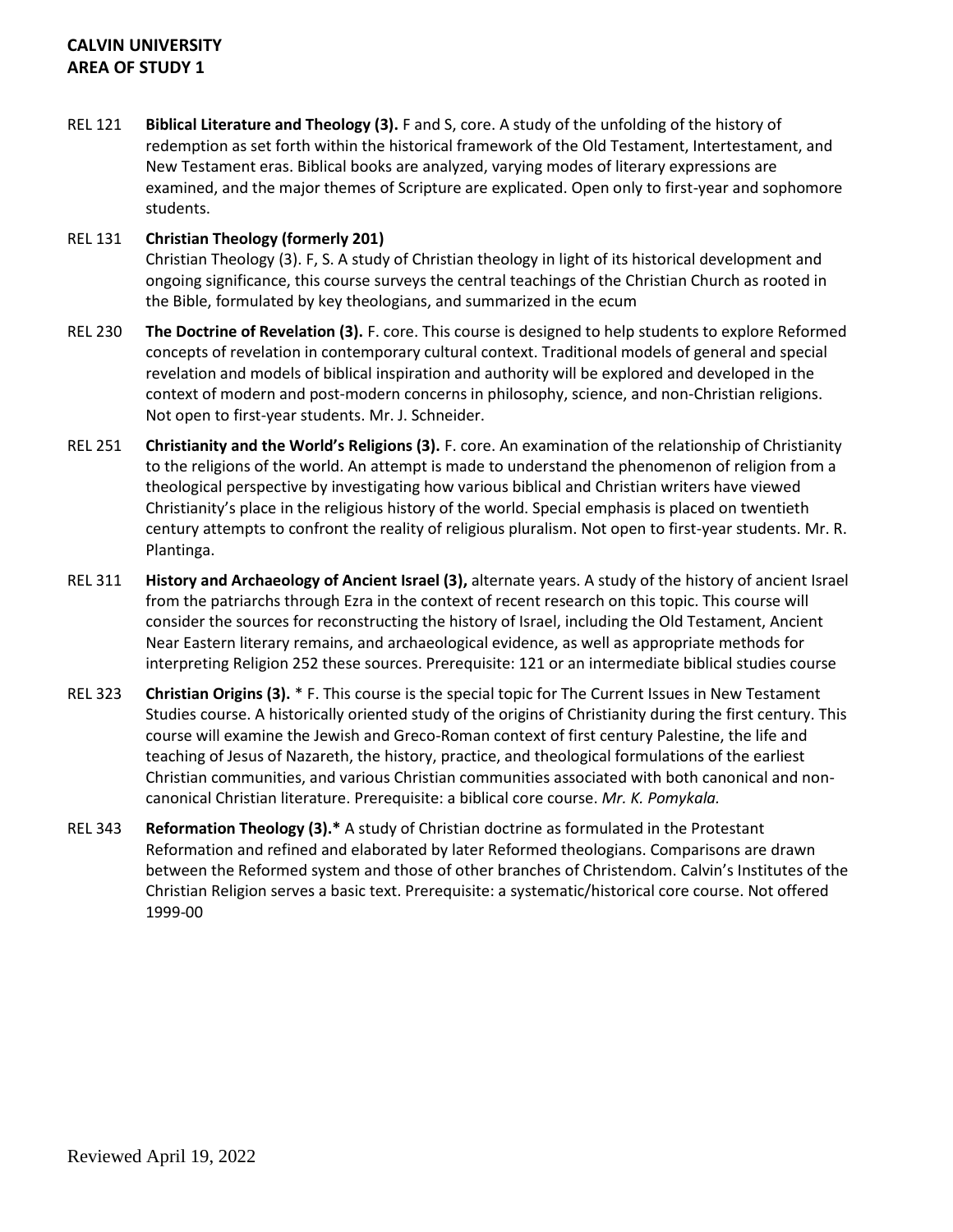### REL 110 **The Drama of Scripture**

This course is a survey of the progressive unfolding of the biblical story and the main theological tenets that emerge from that story. The students will see how the story of the Bible yields a view of the world from a Reformed Christian perspective. The course will help students to understand their place in this story and to live intentionally out of this story in their personal and public lives, their academic studies, and their engagement with and response to issues and challenges faced by the world in the early 21st century.

## REL 201 **Theolog'l Interp. of the Bible**

An introduction to the theological reading and interpreting of the Bible. This course involves a survey of the history of biblical interpretation and the variety of methodologies that have been used to study the Christian Scriptures. Prerequisite: REL-101

REL 251 **Reformation Theology (F, W**) A study of Christian doctrine as formulated by the Reformed branch of the Christian church. Comparisons are drawn between Reformed theology and that of other branches of Christendom. Reference is made to Calvin's Institutes of the Christian Religion. Prerequisite: 101 and Interdisciplinary 121. (Not open to Year I students.)

## REL 255 **Spiritual Formation for Ministry**

This course seeks to probe the following questions: who is the God that calls us? What does his calling tell us about him? how does the call participate in the Missio dei? how do we hear that call? how do my identity and character participate in my call, and how do I understand my identity and character more fully? how does God's transforming work in my life work its way within my call to ministry? What spiritual disciplines shape me so that I am able to

minister? What kind of person does ministry need? (3.0 credits REL 327 **New Testament Studies: The Pauline Epistles (W)\*** An intensive study of the historical, literary, doctrinal and ethical aspects of the Pauline epistles. Prerequisite: 101.

# **DORDT UNIVERSITY AREA OF STUDY I**

# CORE 150 **Biblical Foundation**

A survey of biblical revelation in its progressive unfolding of key ideas and institutions against their cultural-historical background and within their covenant setting. Emphasis is placed on the normativity of Scripture that reaches its fullness and fulfillment in Christ for all academic work.

# THEO 110 **Biblical Studies Methods**

This course introduces interpretive approaches and practices for reading the Bible using a Reformed hermeneutical method. Students will become familiar with major resources for biblical study, interpret a variety of Old Testament and New Testament texts, and discuss the manner in which the varied contexts (e.g., social, cultural, theological) of the biblical world and contemporary readers inform exegetical study. This is a foundational course in the theology program to develop skills in biblical studies and theological writing. Open to all students seeking to develop their reading, understanding, and application of Scripture.

# THEO 111 **Spiritual Formation**

What does the Christian life of faith and discipleship look like? This course will explore the history and practice of the spiritual disciplines by studying the faith lives of important figures in the history of Christianity. The purpose of this exploration is to help students see how God is at work in the history of the church so they can begin to articulate their experience of God's work in their own lives. This is a foundational course in the theology program. It is open to any student interested in learning more about spirituality and discipleship.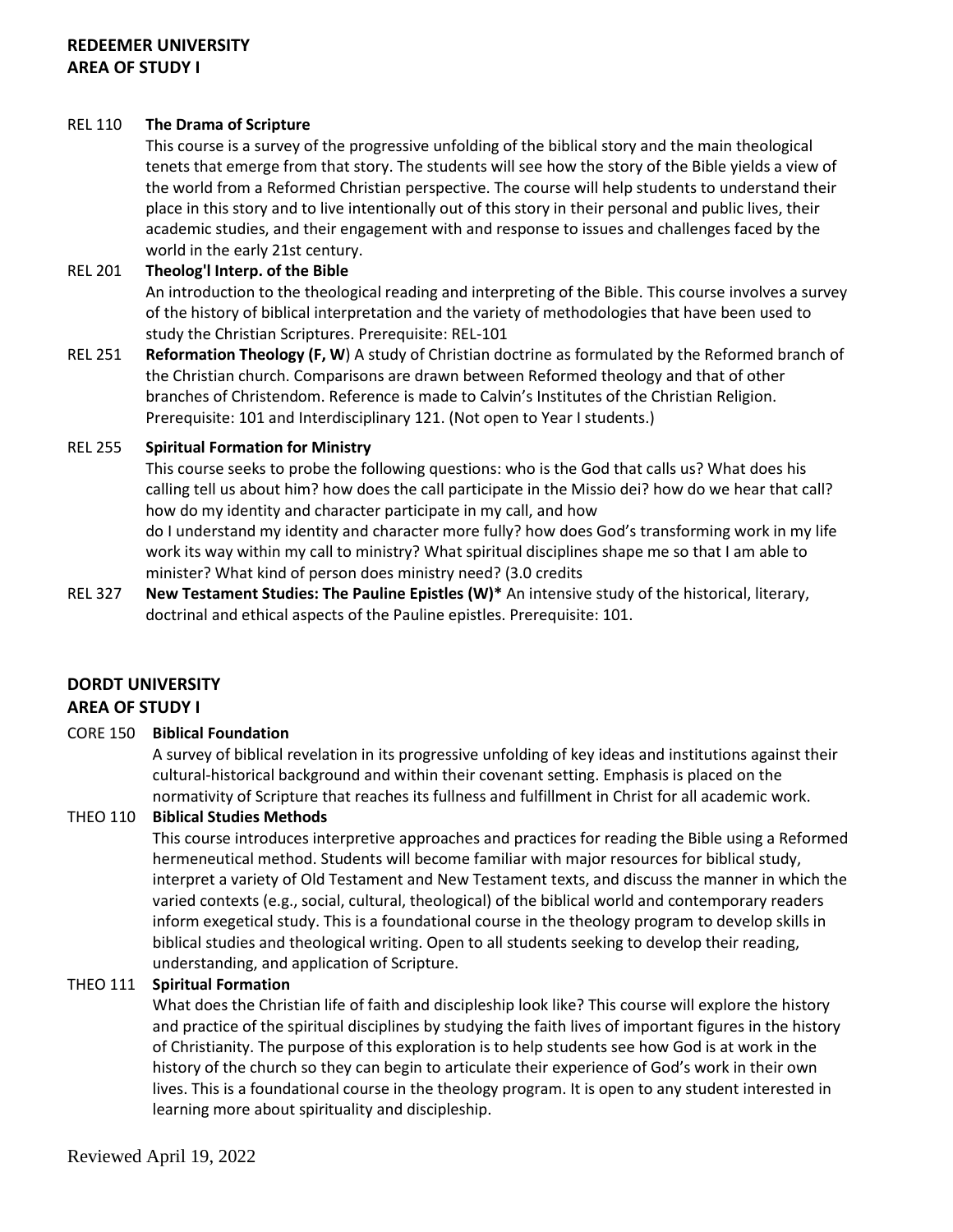### THEO 210 **Theological Methods (3)**

What are interpretive approaches and practices for studying theology from a Reformed perspective? In this course, themes for discussion include the doctrines of God, Christology, scripture, creation, fall, redemption, and eschatological consummation. Students will have an opportunity to study both the historical development of these theological topics, as well as their contemporary application

#### THEO 215 **New Testament: Gospels (3)**

This course will introduce students to detailed study of the content, themes, and purposes of each of the four canonical Gospels, as well as to the scholarly tools commonly used to interpret them. Students will practice close readings of portions of the Gospels and discuss the ways that the varied contexts in which these texts are read (e.g., canonical, theological) inform meaningful interpretation within the context of a historical-redemptive approach to scripture.

#### THEO 216 **New Testament: Epistles (3)**

This course will introduce students to detailed study of the content, themes, and purposes of Paul's letters (Romans, 1-2 Corinthians, Galatians, Ephesians, Philippians, Colossians, 1-2 Thessalonians, 1- 2 Timothy, Titus, Philemon) and the General Epistles (Hebrews, James, 1-2 Peter, 1-2-3 John, Jude), as well as to the scholarly tools commonly used to interpret them. Students will practice close readings of portions of the letters and discuss the ways that the varied contexts in which these texts are read (e.g., canonical, theological) inform meaningful interpretation within the context of a historical-redemptive approach to scripture.

#### THEO 231 **Foundations of Mission and Ministry**

A study of the Bible's teaching about the mission of the people of God and how the Christian Church understands mission and ministry. The course also explores the contextualization of the gospel in the Western and global Church.

# **THE KING'S UNIVERSITY AREA OF STUDY 1**

#### BI 307 **Spiritual Formation**

This course introduces the biblical and theological principles of spiritual formation. Particular attention will be devoted to how individuals grow in deeper communion and intimacy with their triune God. Emphasis will also be devoted to articulating and cultivating a biblically balanced and healthy practice of spirituality for daily living.

# **KUYPER COLLEGE (formerly REFORMED BIBLE COLLEGE) AREA OF STUDY 1**

### BI 111 **Old Testament Survey**

This course provides a basic introduction to the Old Testament. Emphasis is given to the historical background and content of each Old Testament book. Students will learn how these books lay the foundation for God's story of salvation history, providing a basis for a biblical worldview. Attention is also given to the impact of the Old Testament for today and development of a biblically-informed theology that equips one for everyday living. This course is a prerequisite for an Old Testament Bible elective course. Fall.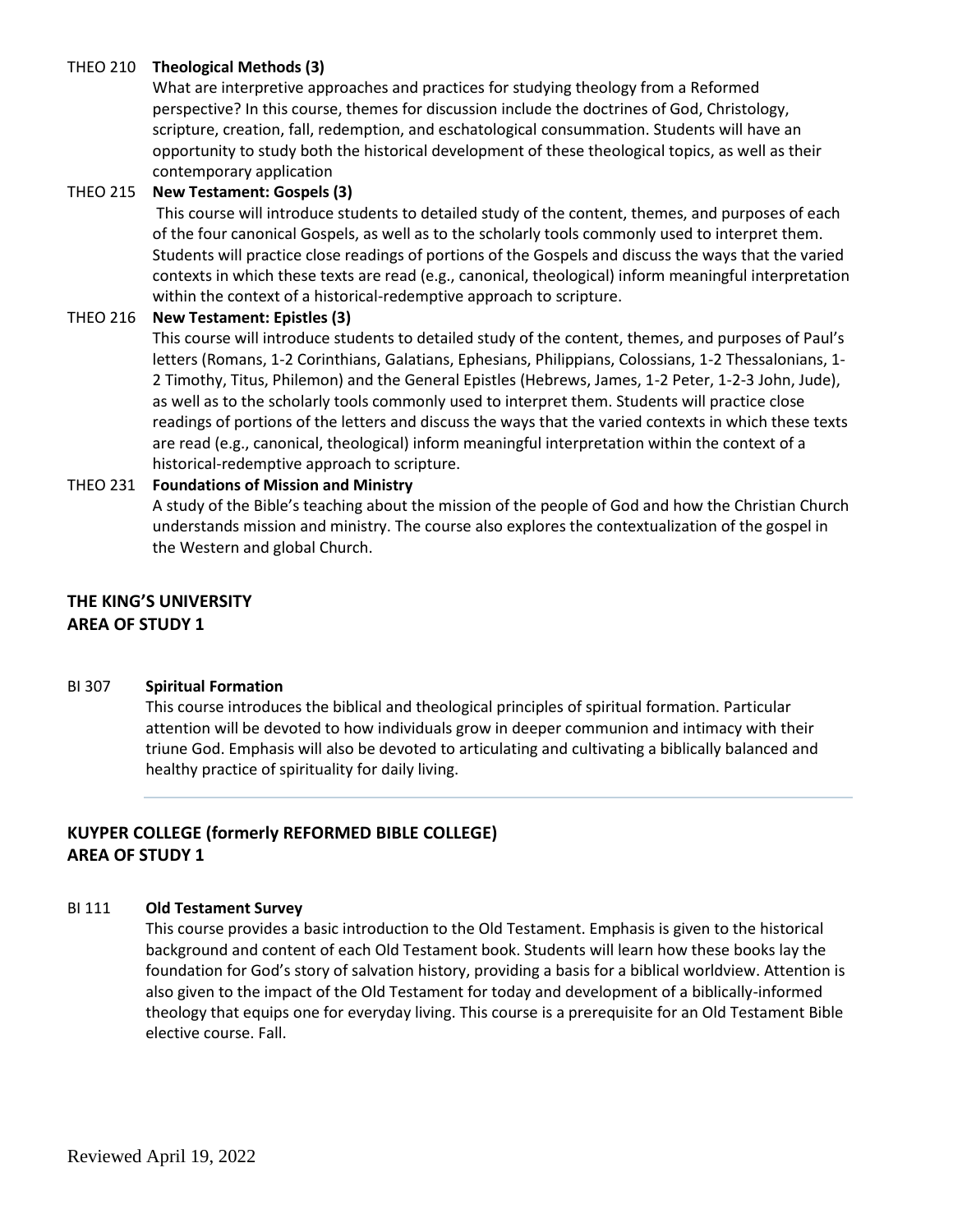#### BI 112 **New Testament Survey**

This course provides a basic introduction to the New Testament. Emphasis is given to the historical background and content of each New Testament book and how these books contribute to God's continuing story of salvation history, providing a basis for a biblical worldview. Attention is also given to the impact of the New Testament for today and development of a biblically-informed theology that equips one for everyday living. This course is normally a prerequisite for any New Testament Bible elective course. Winter.

### Th 241 **Christian Doctrine I** 3 credit hours

This course examines Christian doctrine within the biblical and theological framework provided by covenant theology. It concentrates on the biblical teaching about the nature and source of theology (prolegomena), doctrine of God (theology proper), and doctrine of humanity (biblical anthropology). Pre-requisites: BI 101, BI 111 and BI 112.

### Th 242 **Christian Doctrine II**

This course examines Christian doctrine within the biblical and theological framework provided by covenant theology. It concentrates on the biblical teaching about the doctrine of Christ (Christology), the doctrine of salvation (soteriology), the doctrine of the church (ecclesiology), and the doctrine of last things (eschatology). Prerequisites: BI 101, BI 111, BI 112 and TH241.

### Th 458 **Creeds and Confessions**

This course contributes to the articulation of a biblical, Reformed worldview by studying the doctrinal themes of Scripture as summarized in the Apostles, Nicene, and Athanasian Creeds, Belgic Confession, Canons of Dort and the Heidelberg Catechism. Particular attention is paid to the historical context of the documents and their relevance to today's church and culture.

# **INSTITUTE FOR CHRISTIAN STUDIES AREA OF STUDY 1**

### 1108AC/2108AC **Biblical Foundations**

This course will explore the Bible as the ongoing story of and for God and creation, paying special attention to the way in which God's story is intertwined with that of humanity and the world. In asking whether and in what way the Bible is also our story, we will attempt to identify which hermeneutical methods might help us discern its significance for present day life, including the academic enterprise.

# **TRINITY COLLEGE AREA OF STUDY 1**

THEO 121 **The Old Testament and Its Fulfillment (3**) This course studies biblically derived foundational concepts which are basic to all Christian academic work, including the Bible as divine revelation, creation, humans as God's image bearers, the covenant, cultural mandate, sin and judgment, salvation, the kingdom of God, and how such Old Testament themes find their fulfillment in the ministry and message of Christ in the New Testament gospels. Fulfills one of the theology Foundations requirements.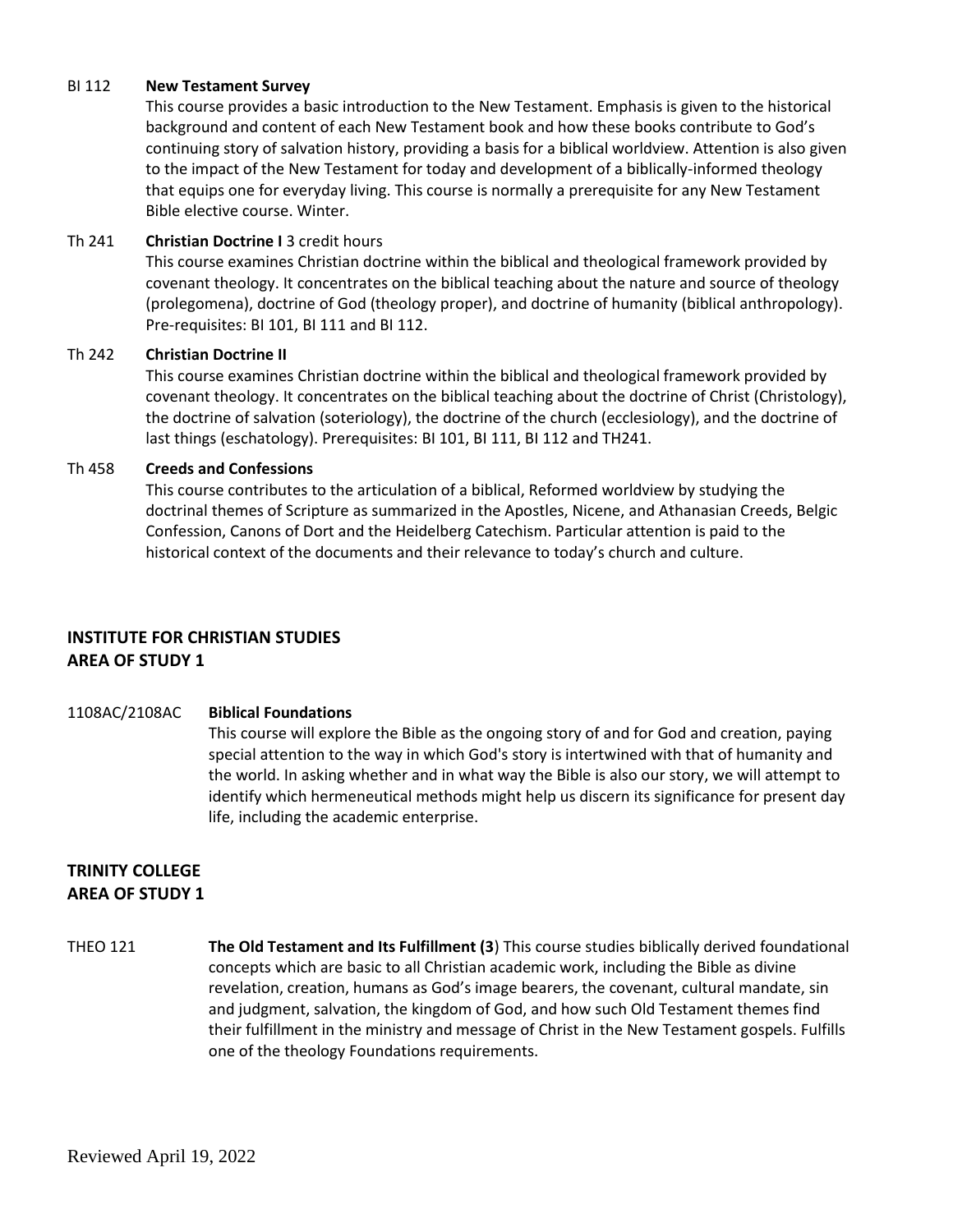THEO 122 **The Church and Christian Tradition** Building upon THEO 121, this course is a study of the beginning of the Christian Church since Pentecost, the expansion of the Church, the New Testament Epistles and eschatology, and a study of the major Christian traditions, their historical backgrounds, and their beliefs and practices, and stance toward culture. Prerequisite: THEO 121. Fulfills one of the theology Foundations requirements

## THEO 335 **Calvinistic Tradition**

A study of significant philosophical and theological contributions in the works of thinkers in the Calvinistic tradition from the 16th century to the present with a critical exposition of selected texts. This course is identical to PHIL 335

#### MIN 203 **Spiritual Formation**

This course will introduce students to foundational concepts and practices in the area of the spiritual disciplines, which provide a needed pathway for their own spiritual formation and ability to teach spiritual formation to others. Stages of spiritual formation and its barriers also are discussed. Prerequisite: MIN 101 or permission of the instructor.

## **TRINITY WESTERN UNIVERSITY AREA OF STUDY I**

## REL 101 **Introduction to Old Testament Studies (3 sem. hrs.)**

An introduction to the major divisions of the Old Testament (Pentateuch, Prophets, and Writings), including an orientation to the following areas in the field of Old Testament studies: inspiration, principles of interpretation, canon, text, world of the Old Testament, historical backgrounds, archeology, theology, criticism, literary forms, and apocryphal writings.

### REL 102 **Introduction to New Testament Studies (3 sem. hrs.)**

An introduction to the major writings of the New Testament (Synoptic Gospels, Pauline, and Johannine Writings), including an orientation to the field of New Testament studies in the same areas as under RELS 101

### REL 224 **New Testament Theology (3 sem. hrs.)**

A study of the New Testament writings in their historical setting and chronological sequence with the goal of acquiring knowledge of their theological unity and diversity. Prerequisite(s): RELS 102. (3-0; 0-0)

# **TYNDALE UNIVERSITY AREA OF STUDY I**

#### BSTH101 **Old Testament Scripture**

(formerly RLGS 1013) Survey of the redemptive story in the three major divisions of the Old Testament (the Law/Torah, the Prophets and the Writings), including an orientation to the historical backgrounds, religious context, literary forms, apocryphal dimensions, prophetic elements, matters of canon, text, interpretation and critical issues.

#### BSTH 102 **New Testament Scripture**

(formerly RLGS 1023) Survey of the redemptive story in the literature of the New Testament, including an orientation to the historical backgrounds, religious context, literary forms, matters of canon, text and interpretation, and critical issues.